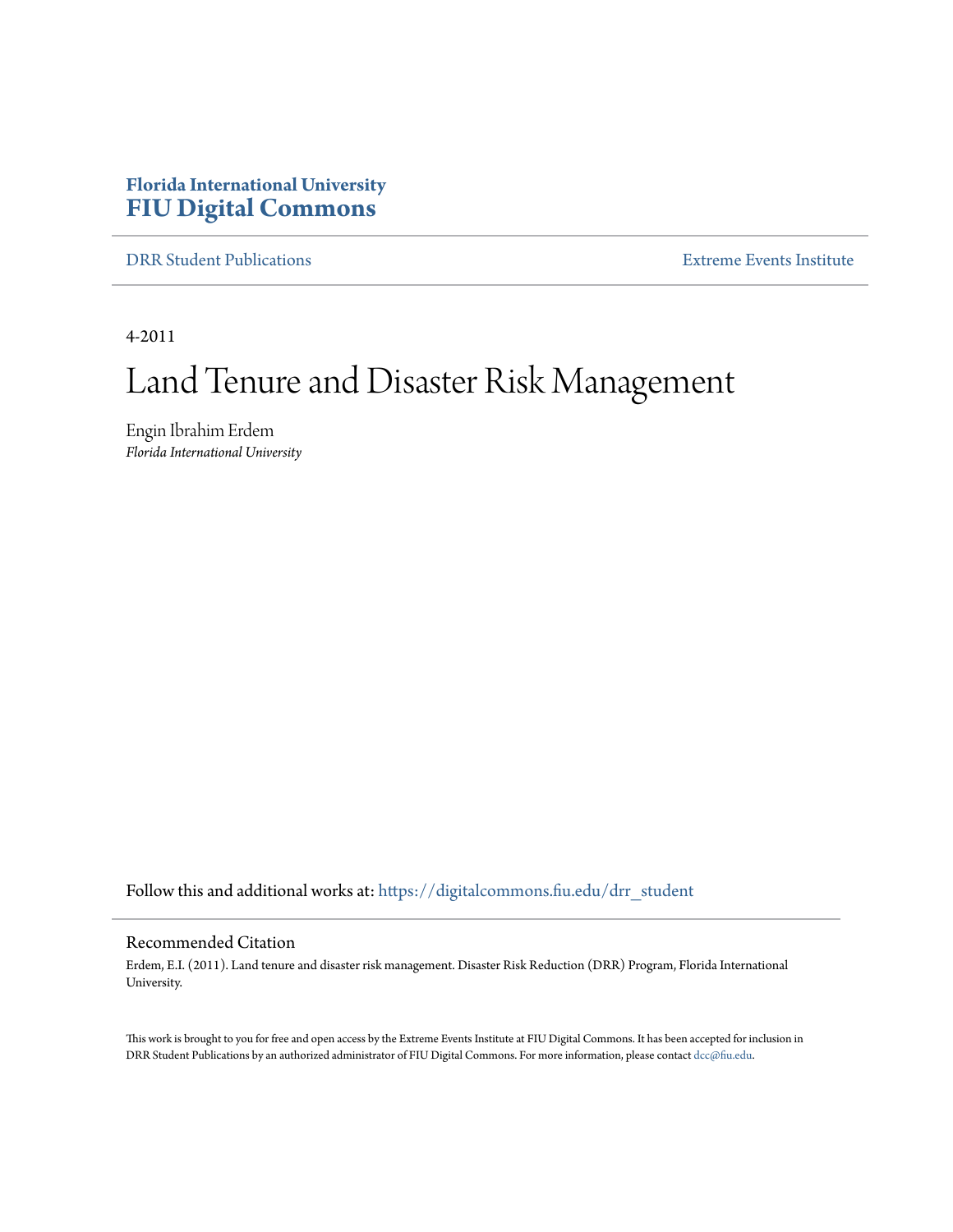# **Land Tenure and Disaster Risk Management**

*Engin I. Erdem* 

Disaster Risk Reduction Program Florida International University

April 2011

Submitted to: Dr. Richard S. Olson Dr. Juan Pablo Sarmiento Dr. Gabriela Hoberman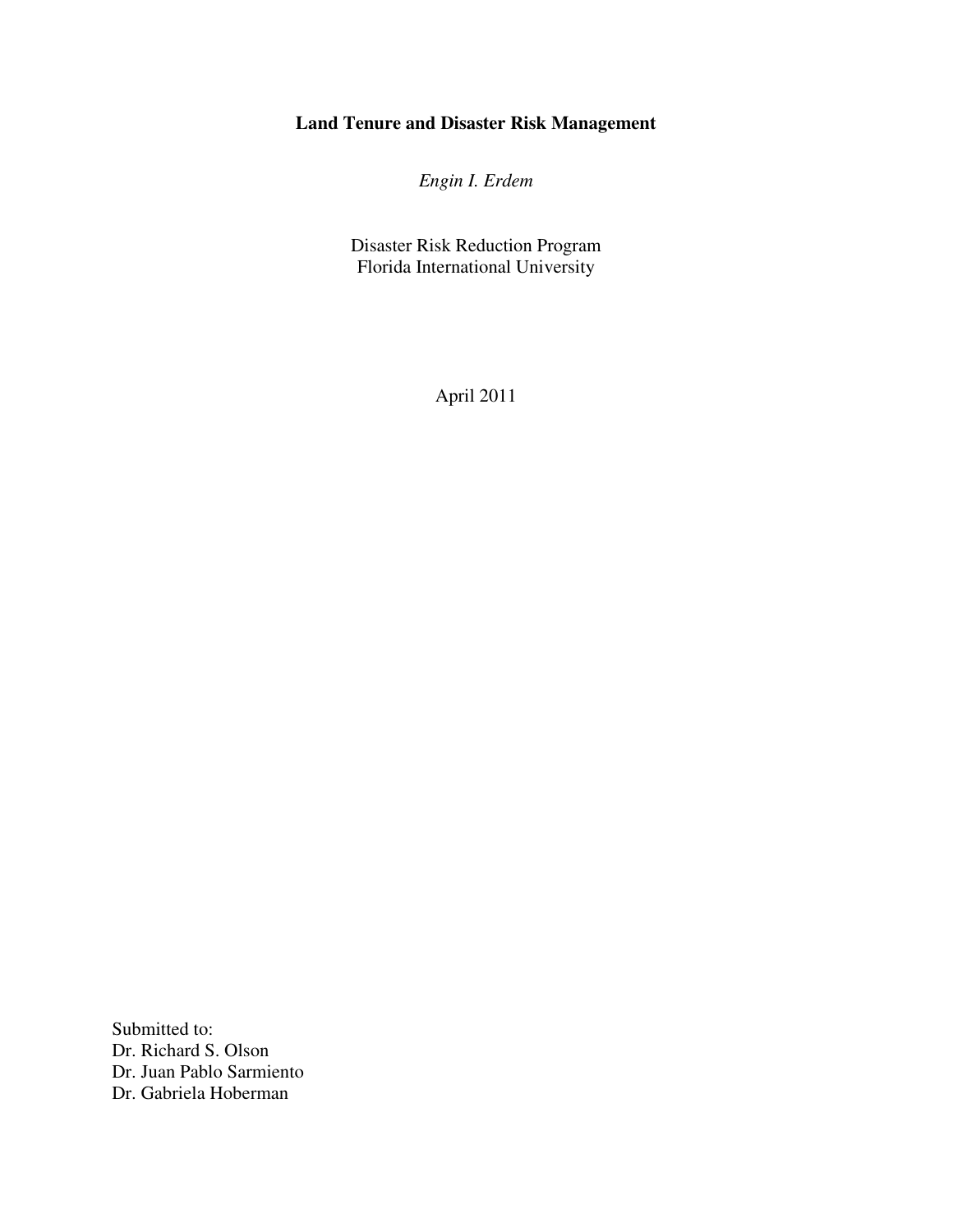# **Introduction**

 In recent years there has been growing attention to land issues within the Disaster Risk Management (DRM) community. This emergent importance is exemplified by the establishment of land issues as one of the key priorities for the period of 2005-2015 within the Hyogo Framework for Action (2005), and the increasing allocation of resources and investments in projects by inter-governmental and non-governmental organizations in this area.<sup>1</sup> Land use management and land tenure in particular, play significant roles in the various stages of DRM. While successful land use management enhances resilience to disasters, it also creates better conditions for post-disaster reconstruction. Moreover, effective land use planning is not only important for securing the shelter needs of disaster affected populations, but also for preserving their livelihoods. When a community, city or region lacks effective land use planning, natural hazards are more likely to result in massive human and economic costs. Thus, land use planning is increasingly considered a central component of sustainable development.

 Land tenure, as an important part of land issues, carries significant relevance for DRM. Like other land issues, tenure security is important for different cycles of risk management. When tenure security is lacking, natural hazards are more likely to generate higher costs for households, and to pose serious challenges to livelihoods. When tenure security is lacking, disincentives are enormous for the reestablishment of housing and livelihoods after disasters. Uncertainty in identifying land rights makes it difficult for housing providers to construct shelters. Tenure insecurity also deters investments in land. Moreover, disasters can cause the loss of official records concerning land ownership. For this reason, tenure security or land tenure

 $\overline{a}$ 

<sup>&</sup>lt;sup>1</sup> For example, the World Bank and the Inter-American Development Bank implemented fifty projects on land administration for the period of 1994-2004. The \$2.7 billion projects aimed at establishing reliable systems of land records and implementing mechanisms to secure land tenure (OAS 2006: 2).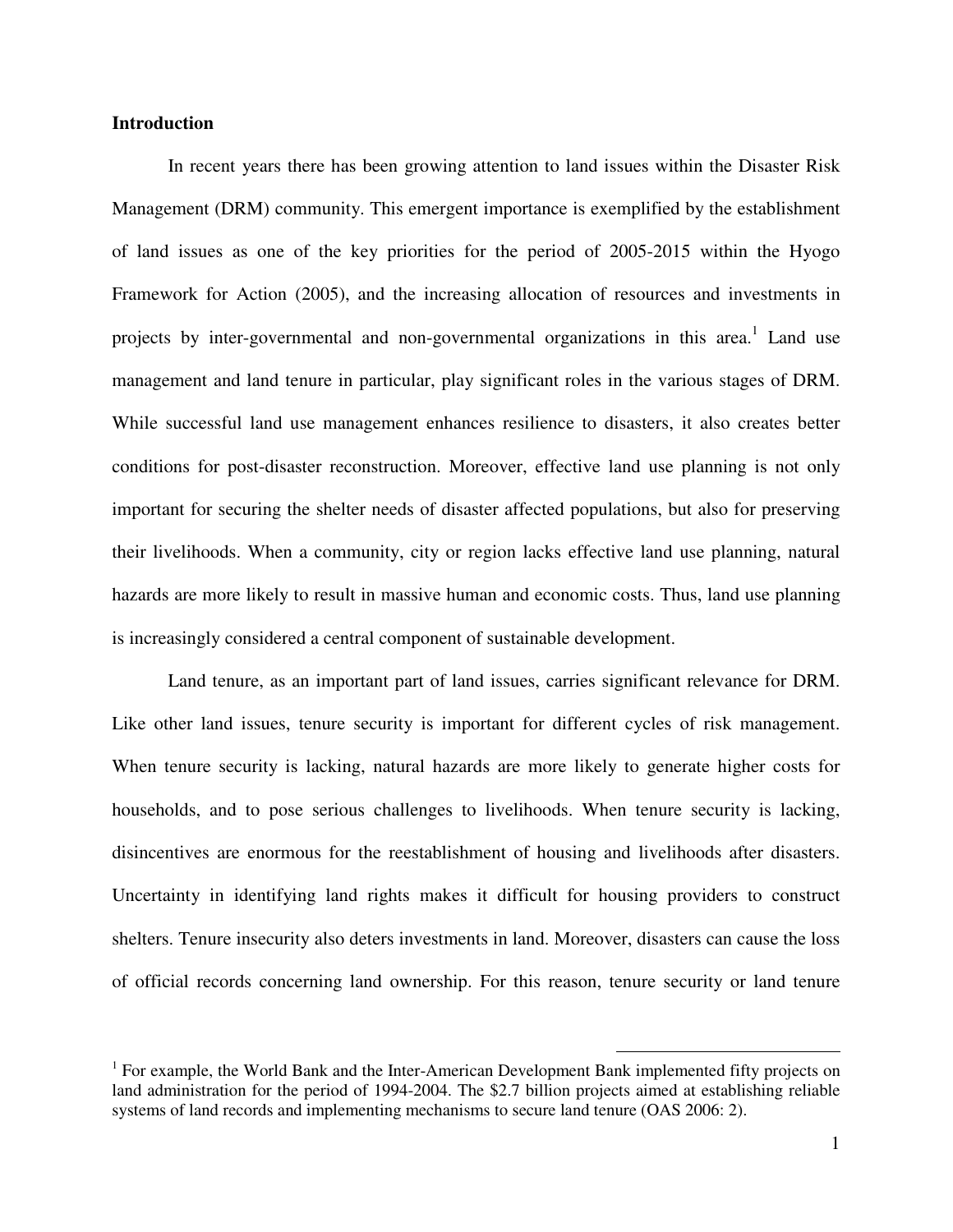requires further attention by international, national, and local DRR stakeholders, and understood as one of the central DRM items shaping vulnerability in the wake of disasters.

 Having noted the significance of land tenure, this two-part study will attempt to elaborate its relation to Disaster Risk Management. The first paper will examine the land tenure-DRM link in the broader context of land use management. In this regard, several key issues concerning tenure security will be discussed. In the follow-up paper, the Brazilian case study will discuss the regularization of informal settlements made after the transition to democracy in 1988. In addition, the paper will examine to what extent recent river and flash floods (the January 2011 floods i.e.) pose a serious risk to Brazil in the context of the prevalence of informal settlements throughout the country.

#### **Land Use Planning, Land Use Management, and Land Tenure**

ISDR's *Terminology of Disaster Risk Reduction<sup>2</sup>* defines land use planning as a:

 Branch of physical and socio-economic planning that determines the means and assesses the values or limitations of various options in which land is to be utilized, with the corresponding effects on different segments of the population or interests of a community taken into account in resulting decisions.

 Land-use planning involves studies and mapping, analysis of environmental and hazard data, formulation of alternative land-use decisions and design of a long-range plan for different geographical and administrative scales.

 Land-use planning can help to mitigate disasters and reduce risks by discouraging high-density settlements and construction of key installations in hazard-prone areas, control of population density and expansion, and in the siting of service routes for transport, power, water, sewage and other critical facilities.

GTZ's *Land Use Planning* study describes land use planning as "an iterative process

<u>.</u>

based on the dialogue amongst all stakeholders aiming at the negotiation and decision for a

<sup>&</sup>lt;sup>2</sup> It is available online at: http://www.unisdr.org/eng/library/lib-terminology-eng%20home.htm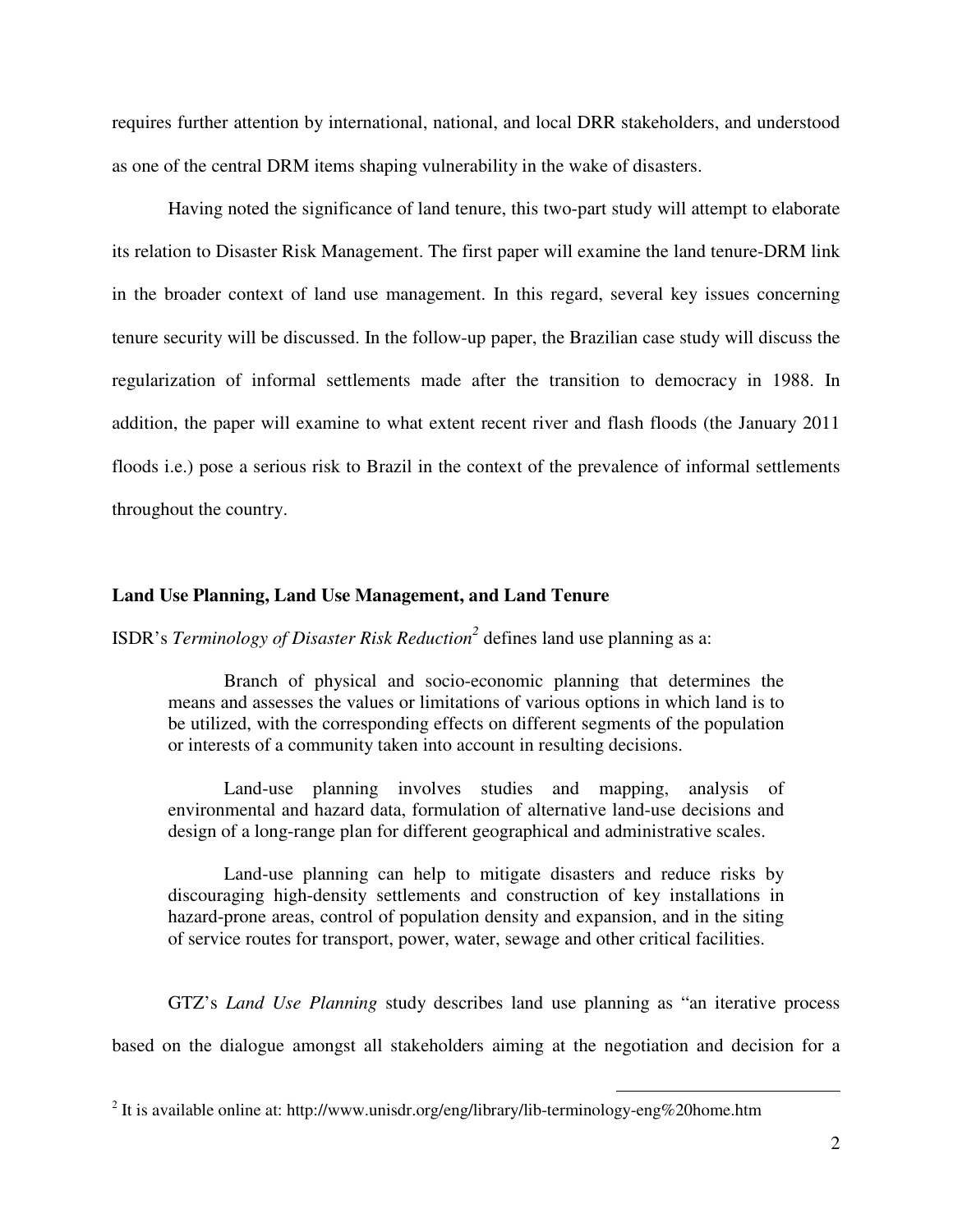sustainable form of land use in rural areas as well as initiating and monitoring its implementation". In addition, this study considers land use planning an essential element to achieve a sustainable form of land use (p.16).

 The UN publication, *Land and Natural Disasters: Guidance for Practitioners*, views land issues including land use planning and land tenure important to several humanitarian sectors such as the following: shelter, protection, livelihoods, and early recovery (p.4-5).

 Land use management is defined as a "planned method of aggressive action to correct or prevent territorial imbalances, the disorderly occupation and use of land, and the social and environmental externalities that provoke spontaneous economic growth over which the market's control mechanisms are insufficient" (de Cerdan et al 1998: 107). After having established a critical linkage between risk management and land use management, de Cerdan and her colleagues offer three types of intervention policies: policies of conservation and maintenance, corrective policies, and development policies (p.102).

 USAID's *Natural Resources Management and Development Portal* defines land tenure as "the institutional (political, economic social, and legal) structure that determines" the following two issues: (1) how individuals and groups secure access to land and associated management of land resources including trees, minerals, pasture, and water, and (2) who can hold and use these resources -- for how long and under what conditions.<sup>3</sup> Thus, land tenure basically refers to the conditions under which land resources are held and used (Kirk et al 1998: 38). In addition, tenure insecurity is defined as "the situation when landholders or reconstruction actors are reluctant to contribute time, capital and money because of uncertainty over ownership or other rights to land" (Fitzpatrick 2008: 4).

<sup>&</sup>lt;sup>3</sup> It is available online at: http://www.rmportal.net/library/content/tools/land-tenure-and-property-rightstools/copy\_of\_definition-land-tenure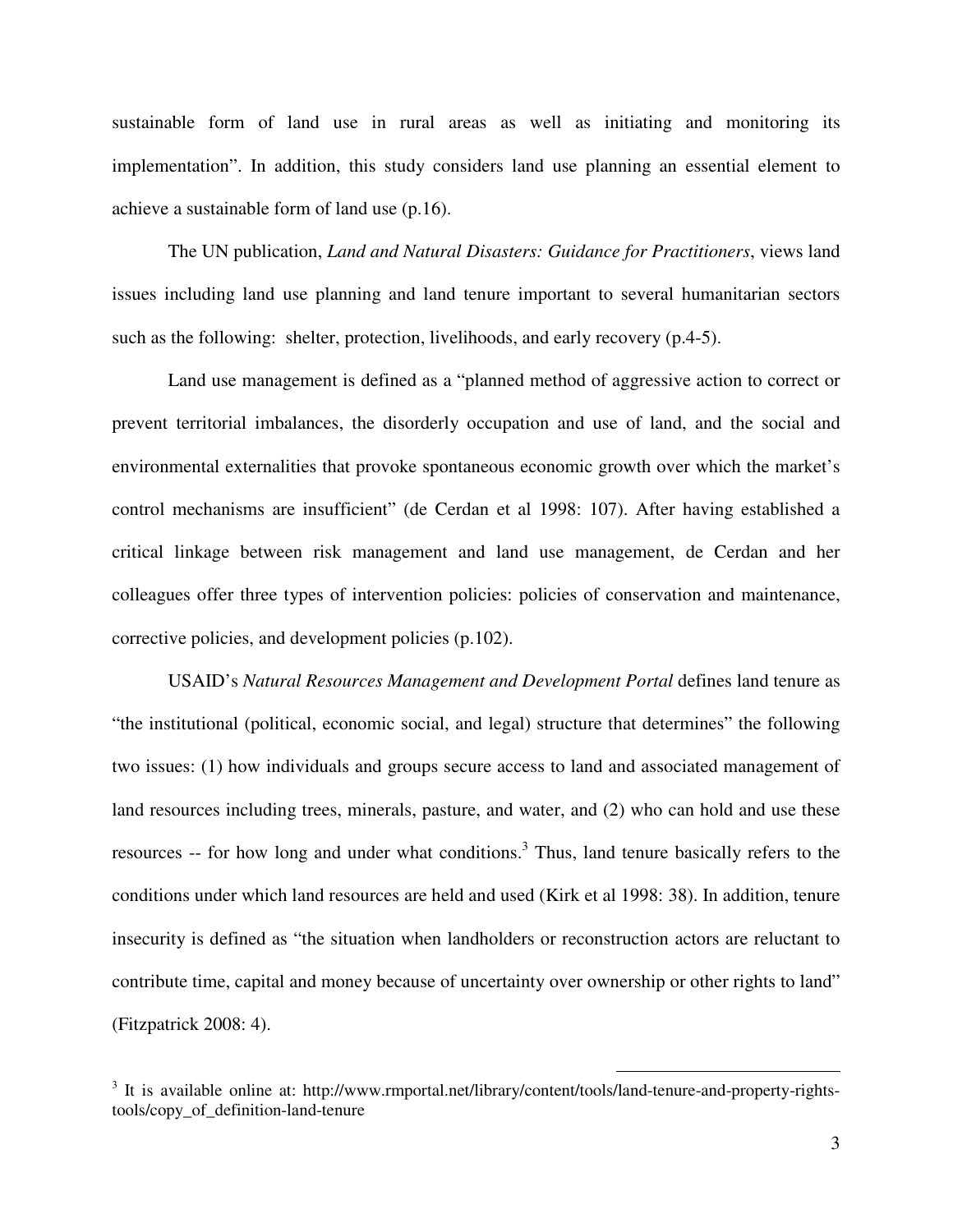*Land and Natural Disasters* discusses seven potential sources of tenure insecurity after a natural disaster: (i) poor, incomplete, out of date or fraudulent land records before the disaster, (ii) lost or damaged land records, (iii) inadequate legal recognition of forms of tenure other than ownership, (iv) land grabbing by elites or powerful groups, (v) inheritance disputes among family or community members, (vi) inappropriate measures to restrict reconstruction in areas designated as unsafe, and (vii) breakdown of formal or customary land institutions. (p.75)

 On the basis of the above definitions, one should note that land tenure is one of the central components of both land use management and land use planning. Conditions under which land resources are held (land tenure) are key to the efficient use of land resources (land use planning) in a risk-free manner (land use management). Therefore, land tenure deserves a great deal of attention not only for sustainable development but also for disaster risk reduction (UN HABITAT 2010, Kirk et al 1998: 1-5, Cerdan et al 2008: 85).

## **The Significance of Land Tenure Before, During, and After Disasters**

 Land tenure is one of the key components of risk management for various stages of the DRM cycle. The way land resources are owned or rented through state, private or communal forms of property influences to a great extent the degree to which natural hazards pose risks. First of all, informal settlers or illegal settlers who lack tenure security are more likely to suffer from deficient infrastructure due to the legal status of their households. Therefore, natural hazards carry high levels of risks for those settlements (World Disasters Report 2010: 53). This is important for understanding how tenure insecurity enhances vulnerability to natural hazards in the pre-disaster period of DRM. Second, settlements without secure land tenure are more likely to be too poor to gain access to necessary insurance mechanisms. As a result, tenure insecurity also affects non-structural elements of disaster mitigation efforts. Also, land tenure might be less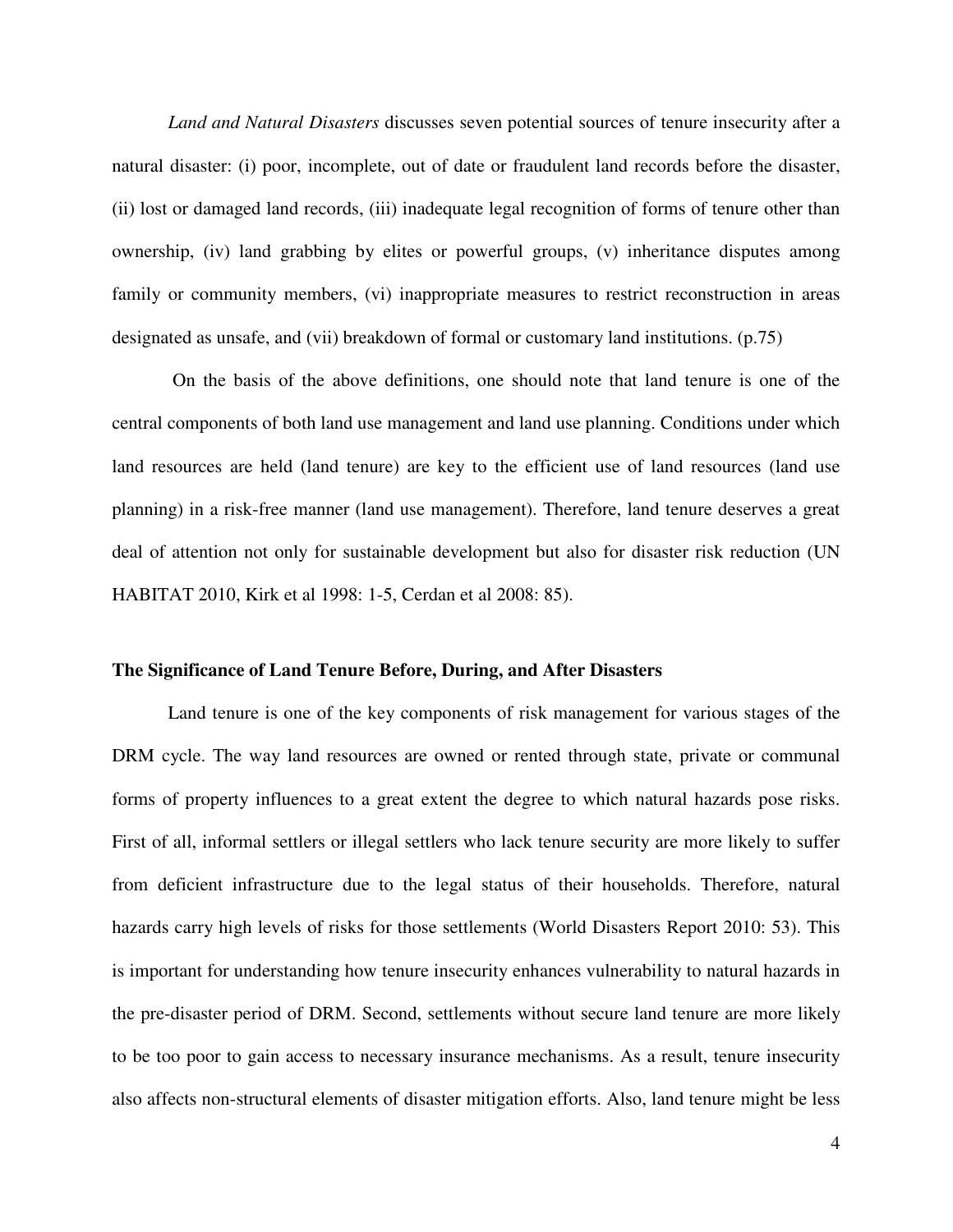of an urgent issue during the moment of disaster (humanitarian relief stage) as compared to the pre- and the post-disaster periods of mitigation and reconstruction (Brown et al 2006a: 2-7); however, disasters may also cause the loss of land ownership records. When land records are lacking, reconstruction efforts could be more difficult as builders may not be very willing to construct new buildings in those places (Fitzpatrick 2008: 4-6, Mitchell 2009: 131, UN HABITAT 2010). For this reason, tenure insecurity could pose serious challenges for the postdisaster period of DRM.

 Mitchell 2009 comes up with a nice table assessing the relevance of land issues in the different stages of the DRM cycle. Land tenure related issues are highlighted in the following table.

| Pre-Disaster<br>Condition  | Pre-disaster attitudes to land<br>The main features of the property rights and land tenure systems<br><b>Existing land policies</b><br>Key land laws and regulations |
|----------------------------|----------------------------------------------------------------------------------------------------------------------------------------------------------------------|
| Post-Disaster<br>Condition | The impact of the disaster on individual properties<br>The impact of the disaster on communal and customary lands<br>The impact of the disaster on land records      |
|                            | The impact of the disaster on vulnerable groups                                                                                                                      |
|                            | The impact of the disaster on land agencies                                                                                                                          |
|                            | The demand for resettlement and related needs.                                                                                                                       |

 *Source*: Mitchell 2009: 128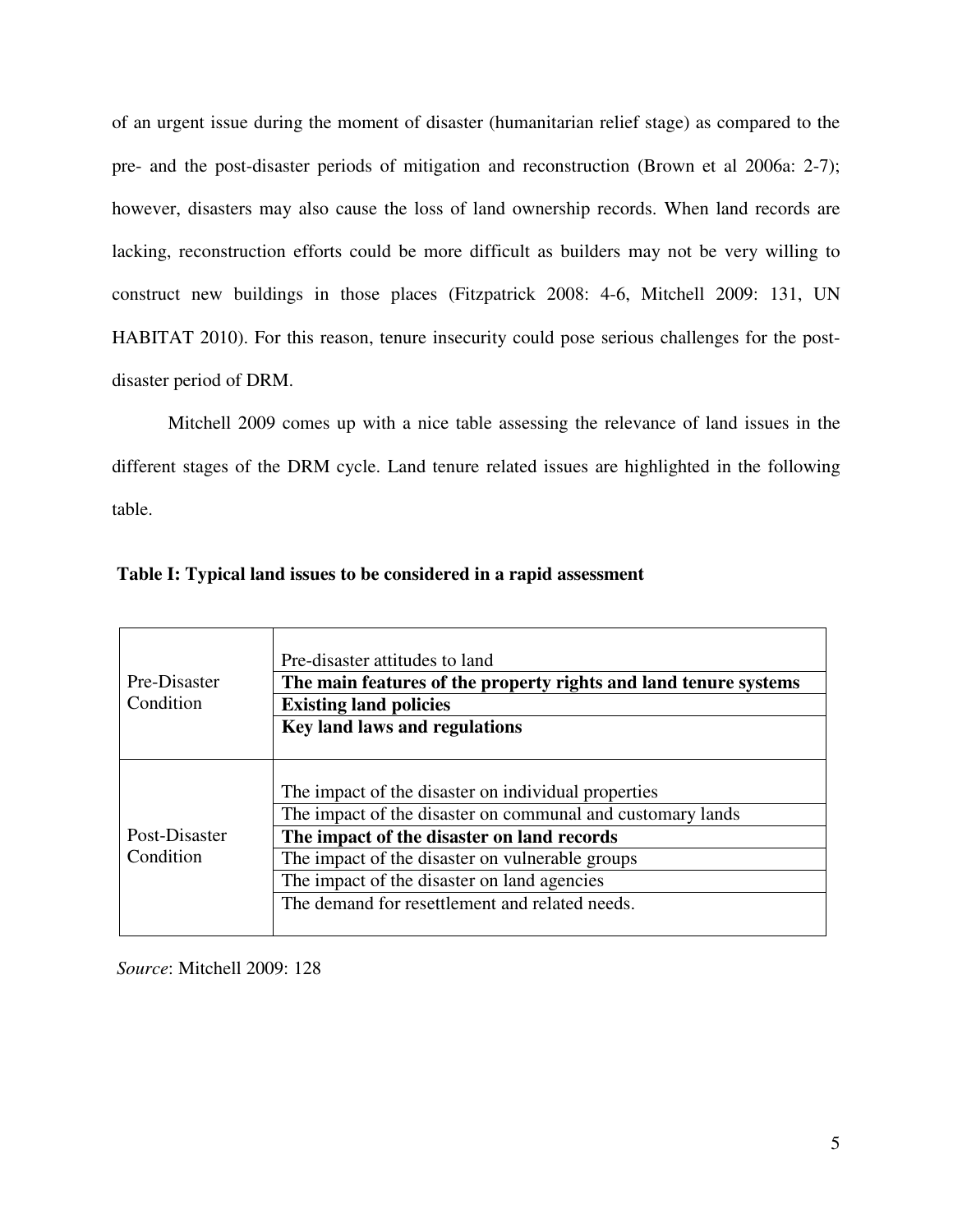# **Key Issues Concerning Land Tenure**

 A study on the relevance of land tenure for disaster risk management should deal with several issues. In this regard, the following section will discuss the following items:

- (i) Property rights
- (ii) Evidence of land and land conflicts
- (iii) Land Reform
- (iv) Livelihoods
- (v) Land policies and political commitment
- (vi) Federal, state, and municipality level governmental authority
- (vii) Customs and traditions

# Property Rights

 Property rights systems are central components of land tenure. The way land is owned or rented depends on the extent and type of property rights. In general, four types of property rights regimes can be identified: (i) open access (access to resources is free and open to all), (ii) state property (government regulates and controls access to land resources), (iii) common property (a specific group has exclusive rights), and (iv) private property (individuals or corporations have exclusive and transferable rights). The four types of property regimes differ in "the nature of ownership, the rights and duties of owners, the rules of use and the locus of control" (Brown et al 2006b: 5). For both resilience to natural disasters and restoration of livelihoods after disasters, it is critical to have clear and predictable property rights. As suggested earlier, informal settlers or illegal settlers pose a serious problem for both mitigation and reconstruction phases of DRM. Moreover, the extent of rights needs to be supported by clear rules concerning conditions for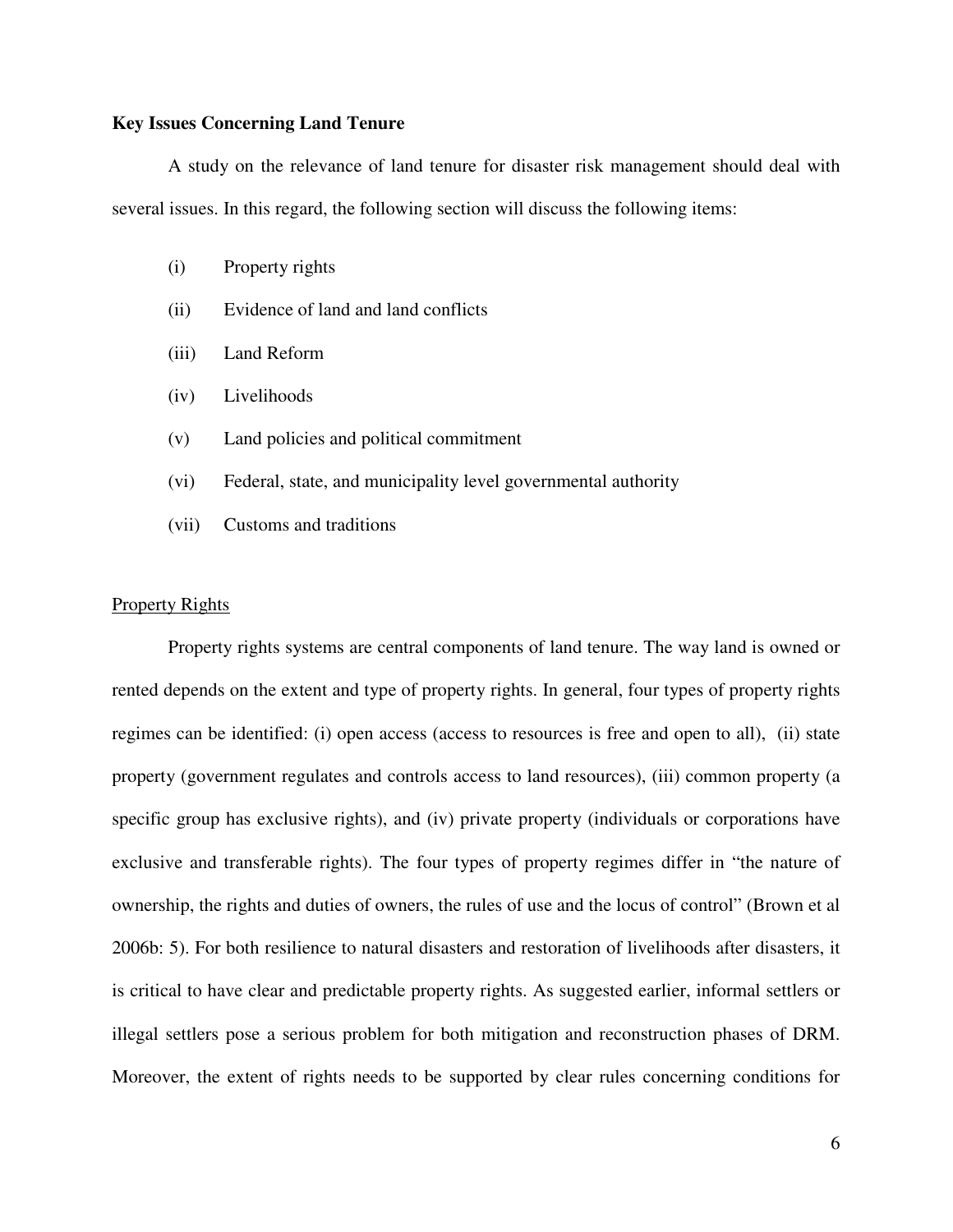tenancy. That also requires a well functioning system of rule of law. (Kirk et al 1998: 15-6, World Disasters Report 2010: 53) Otherwise, land tenure is plagued by uncertainties, and worst of all, land conflicts, which might result in devastating consequences for risk management (Brown et al 2006b). For this reason, solid systems of property rights are essential for tenure security and disaster risk management.

# Evidence of Land and Land Conflicts

 Land conflicts pose substantial challenges to tenure security. Conflict can stem from the lack of official documentation for land ownership. In addition, land policies, laws, and regulations can be ambiguous, resulting in land conflicts. In this case, both mitigation and reconstruction tasks of disaster risk management could face serious deficiencies. Tenure security requires effective management of land conflicts. Legal frameworks are critical elements in resolving land disputes. Moreover, disasters can cause the loss of official documentation of land ownership. Fraudulent, damaged or lost land records could hinder re-construction plans to a great extent (Brown et al 2006a, Fitzpatrick 2008: 4-6). For this reason, it is urgent to resolve land ownership disputes and land claims before reconstruction. A central problem for most developing countries is that land records have not been kept up to date, seriously limiting the timely resolving of land disputes (Mitchell 2009: 131). Disorderly land records also make land conflicts more likely. Unfortunately, many developing countries have to undertake fundamental reform in this area. In this regard, they need financial and technical help from the international community and non-governmental actors engaged in DRR. Up-to-date, well-maintained, and credible land records systems are key to tenure security.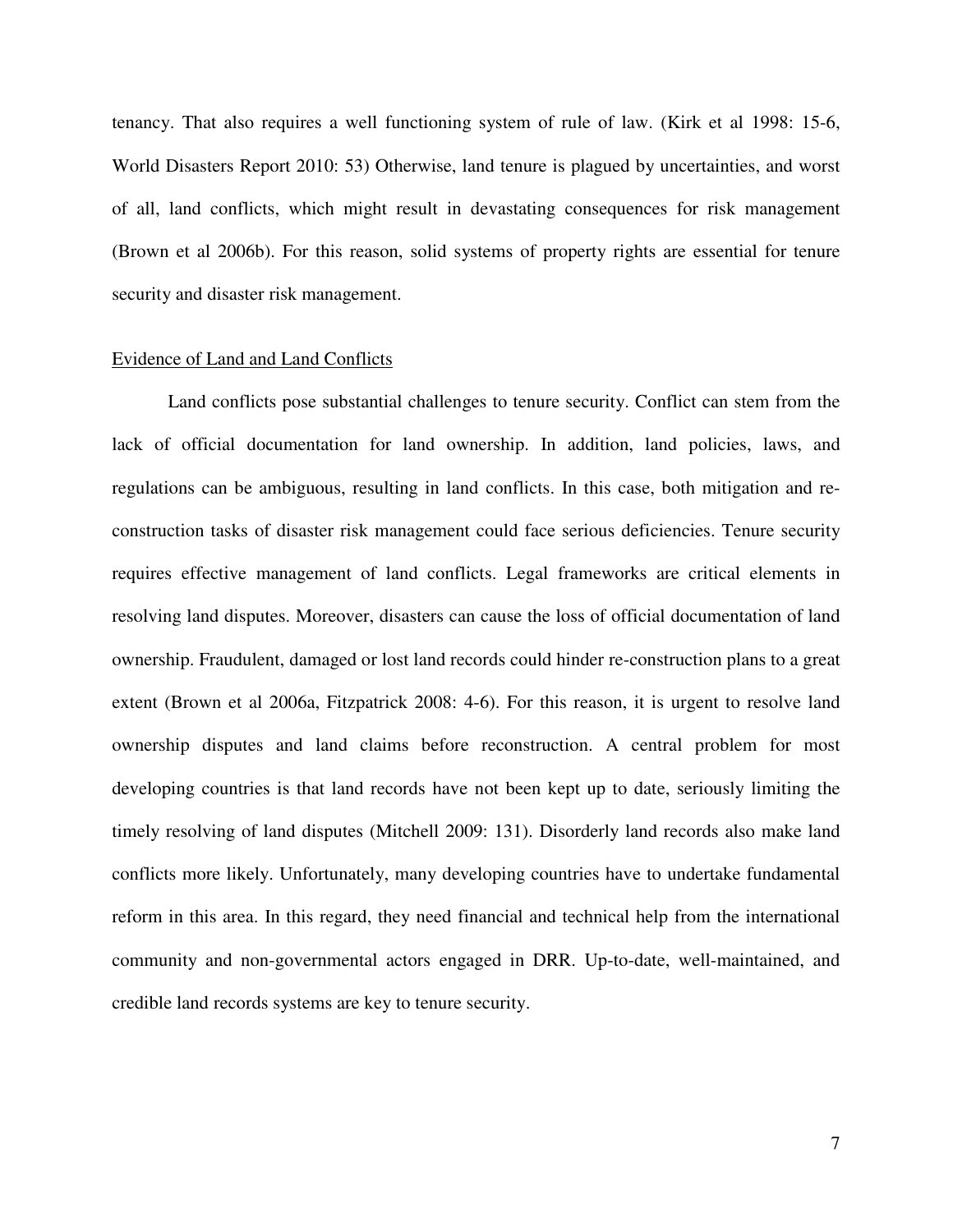#### Land Reform

 An effective system of land administration is one of the key elements for tenure security (Quan 2005). In contrast, unequal distribution of land resources in a country poses severe problems. In many developing countries in the world, the possession of land resources by only a small percentage of the people is a typical structural problem hindering agrarian development. In addition, it poses an important problem for disaster risk management. When a majority suffers from the lack of land resources, informal and illegal settlements will likely become more numerous. In such cases, weak infrastructure and lack of insurance mechanisms in these settlements will enhance vulnerabilities to natural hazards to a great extent. For this reason, land reform efforts to resolve the question of unequal land distribution should be considered an important issue in regard to land tenure in the context of disaster risk management. In this context, land reform could be a critical part of tenure security in many developing countries. In the follow-up paper, land reform issues will receive particular attention when examining land tenure in the case of Brazil.

# Livelihood

 Land tenure is an important issue not only for structural and non-structural measures related to pre-disaster mitigation efforts but also for incentives concerning livelihood opportunities (Mitchell 2009). If farmers or informal settlers do not have tenure security, they are less likely to make investments for production. Then, both disaster risk management and sustainable development will be negatively affected in those settings. The following quote by a tenant farmer in the Philippines is a good example of how tenure insecurity hinders incentives for production: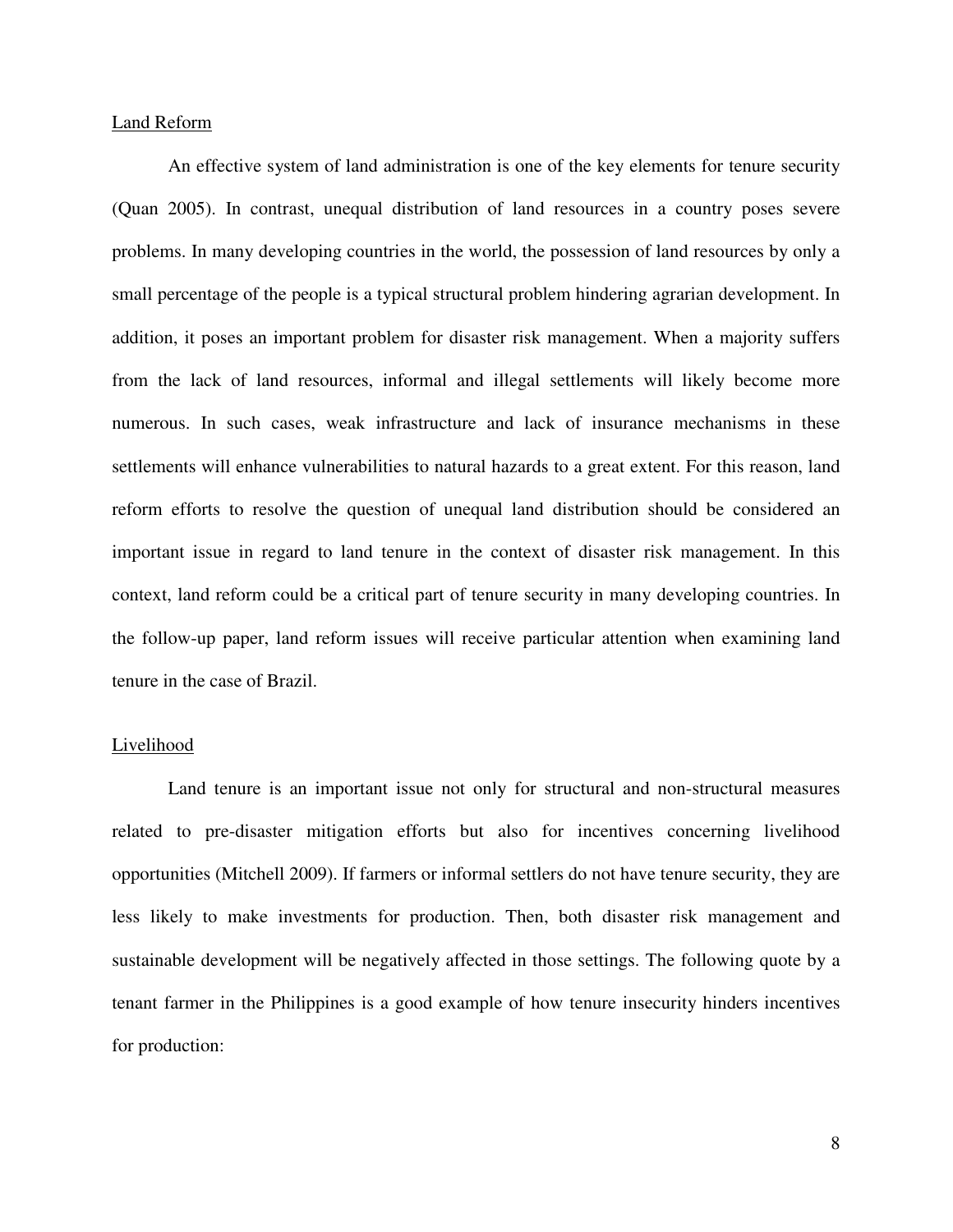"The rice field we farm is low-lying and flooded on a more-or-less annual basis…Flooding greatly reduces our harvest…This land would be better suited to growing plantation trees. However, as tenant farmers, we cannot plant trees. Even if we got permission, as tenants, we would have no guarantee that the landowner would not reclaim the land (and trees)…We have no tenancy contractlandowners do not need to give notice or compensation to their tenants if they wish to reclaim their land" (World Disasters Report 2004, quoted in Brown et al 2006b: 8).

When people do not have tenure security, there is not much incentive to invest in their land. In many countries throughout the Latin American and Caribbean region there are large numbers of informal property holders and insecure property rights for women and indigenous groups. As a result, these countries experience disadvantages in terms of sustainable development. In addition, the negative repercussions on livelihood conditions enhance the risks to natural disasters.

## Land policies and political commitment

 Tenure security is possible to a great extent if it is maintained by a well functioning rule of law and effective political-governmental authority. Clear sets of land policies and laws are essential elements in this regard. If land policies do not address ambiguous lines of demarcation, unclear land ownership or property rights, then one cannot expect a solid legal basis for land tenure. Moreover, political commitment and governmental authority in favor of comprehensive land policies and legal frameworks are fundamental elements to sustain an effective system of land tenure (Mitchell 2009: 133-34, Reale and Handmer 2011: 160).

 The legal framework concerning land tenure is one of the basic pillars of efficient land use management. In this regard, de Cerdan et al 2008 presents a nice analysis of land use management laws. This study argues that "a land use management law constitutes the maximum aspiration in legal matters for land use management". It cites several key components for land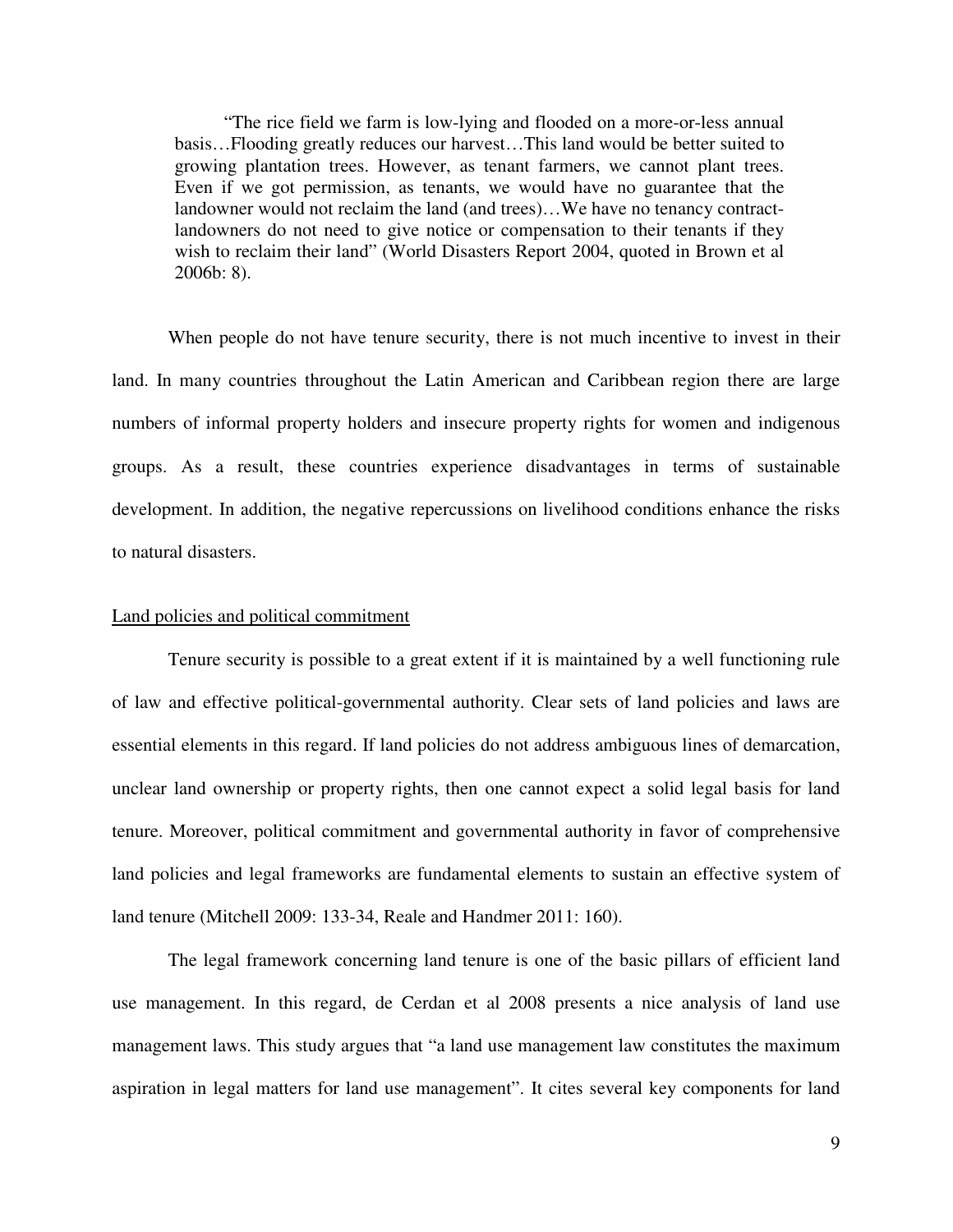use management law: object and purpose of law, a clear definition of concepts, a definition of the related agencies, plans, and projects, conditions of viability of the plans from sociopolitical, economic/financial, and technical viewpoints, and responsibilities at the municipal and local government levels (p.136-7). Like land use management, clearly-specified rules and responsibilities outlined in a legal framework that is well supported by the political authorities, are essential to sustaining an efficient system of property rights and land tenure.

# Federal, state, and municipality level governmental authority

 The existence and implementation of land policies is often divided among different levels of governmental authority. The central and local governments may have overlapping or conflicting sets of responsibilities in this area. In federal states, the process of determining which roles belong to the central government and which to local authorities is further complicated. An ideal system of land tenure requires a well functioning set of relations among governmental authorities at different levels. For this reason, the way authority is divided across these levels of government is an important issue when one examines tenure security in regard to disaster risk management. Ambiguous lines of authority across different levels of government and excessive centralization of authority could make the effective implementation of land policies difficult. In the follow-up paper, Brazil's land policies will be examined in reference to the federal, state, and municipal level authorities. A successful system of tenure security or land tenure requires an efficient allocation of legal responsibilities across different levels of government.

# Customs and Traditions

 Customs and traditions could play important roles in resolving disputes concerning land conflicts. In many developing countries, customs, traditions, and religious values could be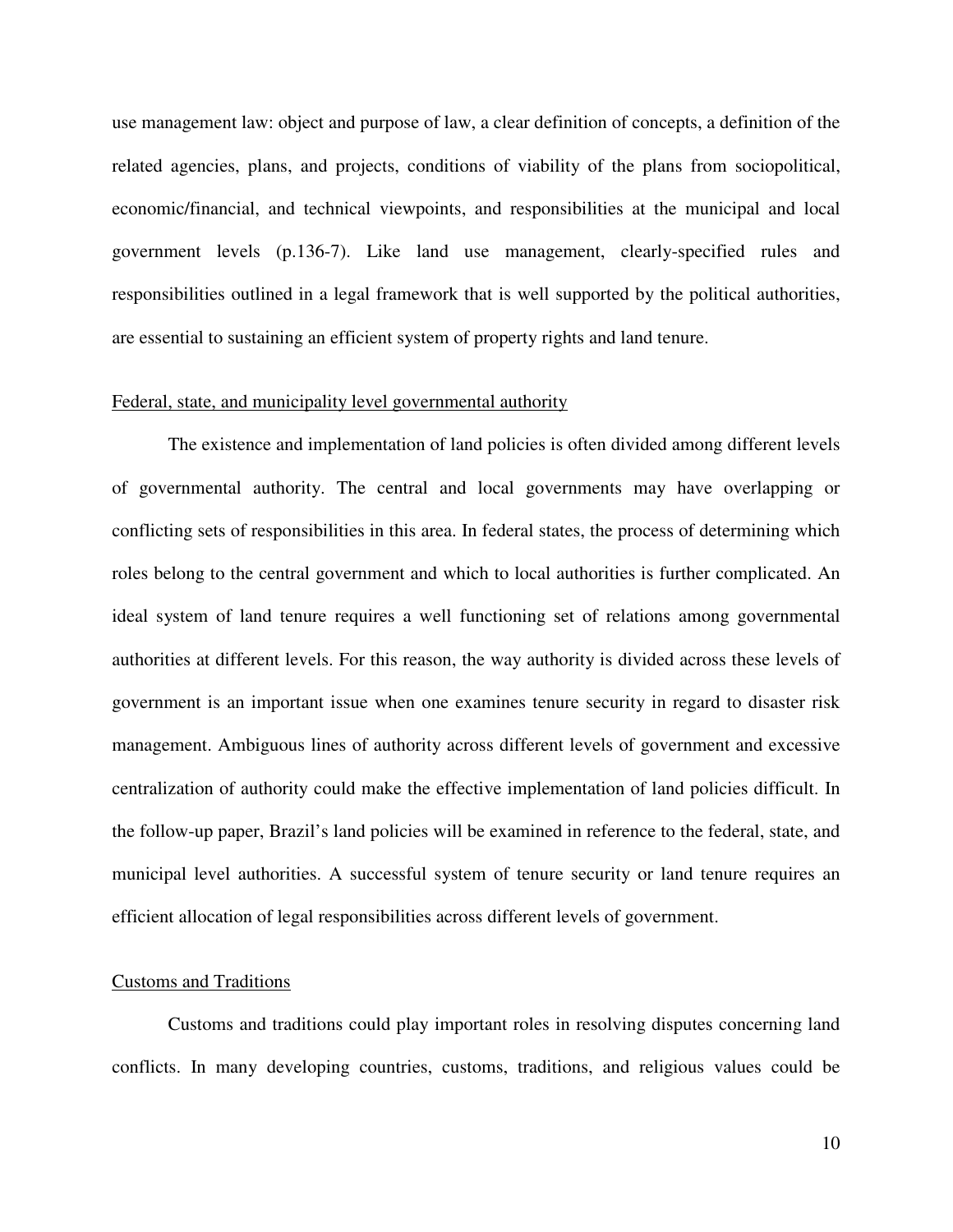helpful in dealing with land conflicts in the post-disaster period of disaster risk management. In his brief note on the Aceh, Indonesia case study, Daniel Fitzpatrick argues that community-based adjudication of land rights can be very helpful for disputes concerning tenure security. In the Tsunami affected Aceh case, most land records were severely destroyed during the tsunamis in December 2004 and March 2005. By working with the Indonesian government and the World Bank, the RALAS (Reconstruction of Land Administration Systems in Aceh and Nias) project was a successful community-driven effort to restore documentation in regard to land rights. The project aimed at providing systematic land title certification. The religious authorities also played important roles in the project (Fitzpatrick 2008: 4-7). The village head and village imam (religious official) helped in the identification of heirs where landowners passed away in the disaster. The religious court also became involved in the process of issuing new land certificates. The RALAS project, Fitzpatrick argues, was a success story in general as it helped to avoid delays and conflict during the reconstruction efforts. Furthermore, customs and social attitudes also play important roles in helping informal settlers find sympathy from society. Social attitudes may also be important in post-disaster land grabbing (Reale and Handmer 2011: 169-70)

# **Conclusion**

 Land issues have received an increasing level of attention from the international DRR community in recent years. The Asian tsunami in 2004 became a particularly notable turning point in this regard. Like land use planning and land use management, land tenure is one of the key issues for disaster risk management. Tenure security is related to different stages of the DRM cycle, and affects to a great extent the level of vulnerabilities to natural disasters. The relevance of land tenure for DRM is certainly not only for housing but also for livelihood in the post-disaster period of reconstruction.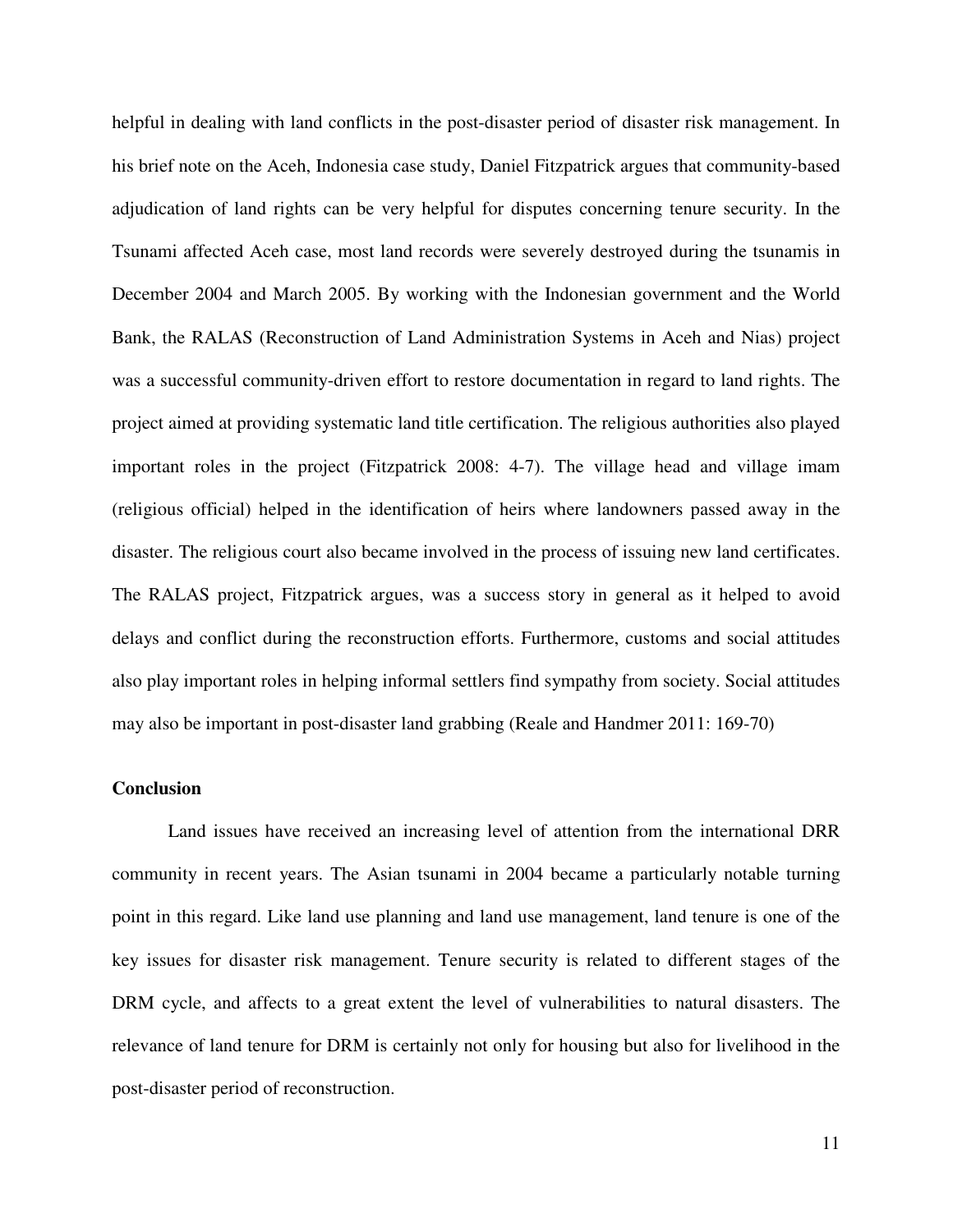The paper has discussed several key issues concerning land tenure: property rights, evidence of land/land conflicts, land reform, livelihood, land policies and political commitment, federal, state, and municipality level governmental authority, customs and traditions. Only the examination of all these issues can provide a comprehensive analysis of land tenure in the context of disaster risk management. It should be noted that land issues, including tenure security, deserve further attention in the realm of DRM. Despite the fact that the Hyogo Framework for action (2005-2015) noted land issues as a priority DRM item, international DRR actors and national governments need to allocate more resources in this area. If clear sets of rules and effective implementation concerning land use management, land use planning, and land tenure are lacking, natural hazards could result in severe damages for housing and livelihoods. For this reason, political commitment on the part of federal, state, and local governmental authorities to land issues, including land tenure, should be considered as one the key components of successful DRM.